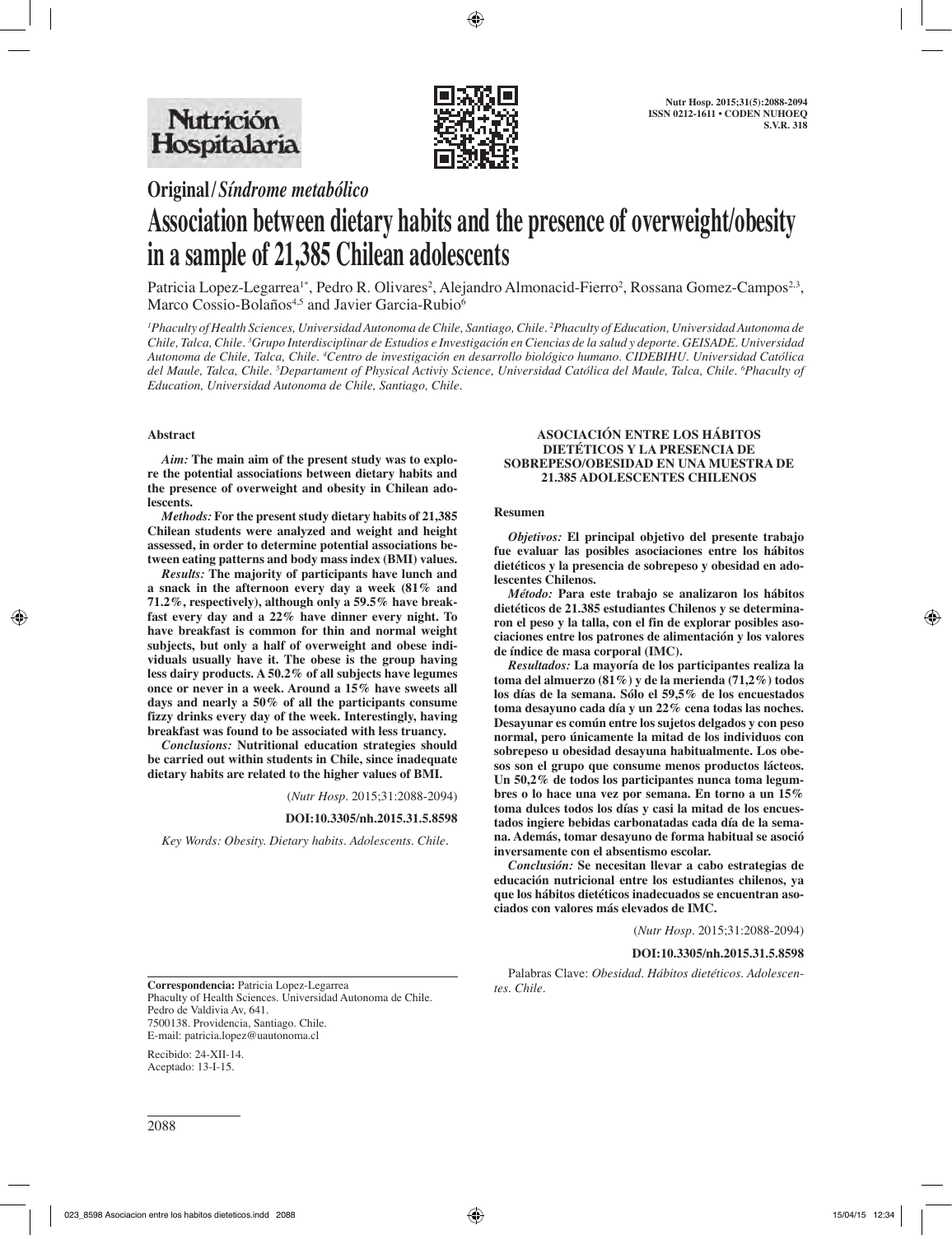## **Abbreviations**

BMI: Body Mass Index. SIMCE: Chilean National Physical Education Survey. MINEDUC: Chilean Ministry of Education.

## **Introduction**

Excessive body weight has become a major public health issue worldwide since the pressence of this disturbance has alarmingly increased in the last decades<sup>1</sup>. The global prevalence rates of overweight and obesity among children and adolescents have growed from 4,2% in 1990, to 6,7% in 2010, and this trend is expected to continue in the next years, being estimated in a 9,1% for the year 20202 . Similarly, a dramatic increase in the prevalence of overweight and obesity has occurred among children and adolescents in Chile, becoming the country with the highest rates in the Latin America region3, 4. This phenomenon represents a challenge for public health, not only because of the associated health problems at the infant age, including both physiological and psychological alterations<sup>5,  $6$ </sup>, but also because of the increased morbid-mortality in later life7 .

It is well known that obesity is a multifactorial disorder in which onset biological and genetical factors are implicated. However, although genetics predispose to the disease, lifestyles have been evidenced to play a crucial role in the manifestation and later development of this pathology<sup>8</sup>. Among then, a great deal of recent literature has focused on inadequate eating behaviors, together with sedentary patterns<sup>9</sup>. In this sense, some studies have reported the association between energy intake or macronutrient composition and adiposity $10$ ,  $11$ . Also, some dietary aspects such as, meal frequency or the variety of the consumed food have been revealed to be associated with body weight, body mass index (BMI) or fat mass, among other indicators of overweight/obesity<sup>12</sup>.

It becomes a primary necessity to prevent excessive body weight among young people as an important contributor to the multilevel response to the obesity epidemic. Therefore, it is important to detect which factors are triggering this problem in order to counteract them.

Given the presented scenario, the main aim of this study was to explore the potential associations between dietary habits and the presence of overweight and obesity in Chilean adolescents.

## **Methods**

## *Sample*

Food intake habits, anthropometric characteristics and truancy were evaluated in a sample of 29,745 students attending 8th grade, from every Chilean regions, with the exception of Easter Island, Juan Fernandez archipelago and Antarctica. The students were born

between 1996 and 1999. Data were obtained from the 2012 SIMCE (Chilean National Physical Education Survey), carried out by the Chilean Ministry of Education (MINEDUC)<sup>13</sup>. After applying quality criteria, data from 8,360 individuals were excluded and the final simple size considered for the present analyses was n=21,385 (10,526 boys and 10,859 girls; Figure 1).

The test was approved by the Chilean Law of Sport 19,712, article 5. Written informed consent was required from every school prior to testing by MINEDUC. Each school was instructed to inform parents and students with a standardized script about the nature and importance of the tests, the assessment date and time, and how to prepare for the test<sup>4</sup>. Students with temporary illness or injury, special needs, physical disabilities or chronic illness were exempt to take the test. The study authors entered a written data use agreement with MINEDUC fulfilling all ethical safeguards $14$ .

#### *Anthropometric measurements*

Body weight and height were assessed with the subjects in their underwear in accordance with validated protocols<sup>15</sup>. Body weight was measured to the nearest 0.1 kg using a Tanita SC-330, (Tanita corp, Japan). Height was estimated with an aluminum stadiometer (Seca 713 model, Postfach, Germany) to the nearest 1 mm. BMI Values were calculated as the body weight divided by the squared height  $(kg/m<sup>2</sup>)$ . The BMI variable was categorized into thinness, normalweight, overweight and obese according to Cole *et al.* indications<sup>16, 17</sup>.



*Fig. 1.– Flowchart of the study subjects from the beginning of data collection through to the end of analyses.*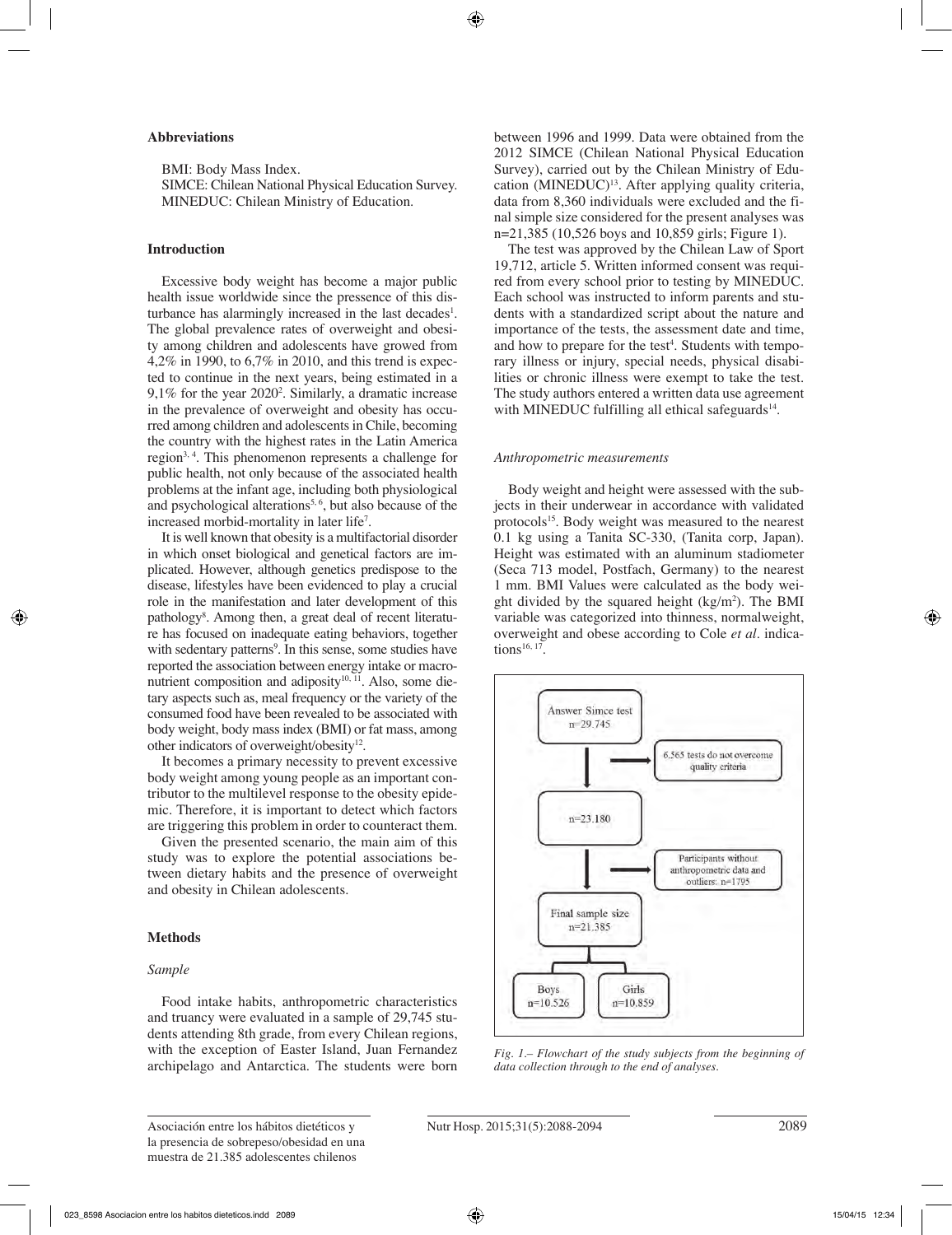| <b>Table I</b><br>Anthropometric characteristics of the participants,<br>considering the whole sample and categorized by gender |                   |                   |                    |                          |  |  |  |
|---------------------------------------------------------------------------------------------------------------------------------|-------------------|-------------------|--------------------|--------------------------|--|--|--|
| <b>Variable</b>                                                                                                                 | All $(n=21.385)$  | Boys $(n=10.526)$ | Girls $(n=10.859)$ | p                        |  |  |  |
| Age (years old)                                                                                                                 | $14\pm1$          | $14 \pm 1$        | $14\pm1$           | $\overline{\phantom{0}}$ |  |  |  |
| Weight (kg)                                                                                                                     | $58.87 \pm 12.08$ | $60.30 \pm 12.71$ | $57.49 \pm 11.26$  | < 0.001                  |  |  |  |
| Heigh $(cm)$                                                                                                                    | $160.85 \pm 7.74$ | $164.58 \pm 7.59$ | $157.22 \pm 5.97$  | < 0.001                  |  |  |  |
| BMI $(kg/m2)$                                                                                                                   | $22.71 \pm 4.16$  | $22.19 \pm 4.11$  | $23.22 \pm 4.16$   | < 0.001                  |  |  |  |
| Waist circumference                                                                                                             | $73.55 \pm 9.95$  | $74.76 \pm 10.05$ | $72.37 + 9.70$     | < 0.001                  |  |  |  |

BMI: Body Mass Index

### *Food intake habits*

Information about dietary habits of the participants was collected through validated questionnaires. Answers options were classified in three categories: "from 0 to 2 days a week"; "from 3 to 6 days a week" and "7 days a week", for meal frequency questionnaire; and in "1 or none days per week"; "between 2 and 5 days per week" and "6 or 7 days per week", in the test of food group frequency of consumption.

### *Truancy*

Truancy was also analyzed in the study. This variable was categorized as dichotomous in order to perform the corresponding statistical analysis. Truancy assessed the number of days each student skipped along the scholar year, and was categorized as: skip 5 days or less or skip more than 5 days a year.

## *Statistical analyses*

Descriptive statistics with means and standard deviation or frequencies and percentages depending on the nature of the variables were performed. Association between variables was analyzed using chi-squared test. Multiple regression analysis models were fitted to examine the potential relationships and associations between dietary habits and BMI values. Additionally, a logistic regression model was carried out in order to analyze the association between dietary habits and truancy. In every regression model age and gender were included as confounder factors. Statistical analyses were performed via the SPSS 21 software for Windows (SPSS Inc, Chicago, IL) and the significance was set at an alpha level of 0.05.

## **Results**

Table I shows the mean values of the principal anthropometric characteristics of the participants. Considering the whole sample mean age was 14±1 years old, the same that when considering boys and girls separately. Regarding body weight, the mean value was 58.87±12.08 kg, higher within boys, than within girls (p<0,001). A similar trend was observed for height, also higher in the boys group  $(p<0,001)$ . The mean value for height considering the whole sample was 160.85±7.74 cm. Contrariwise, BMI was higher for the girls group  $(23.22 \pm 4.16 \text{ kg/m}^2 \text{ vs. } 22.19 \pm 4.11)$ kg/m2 ; p<0,001), and the BMI mean value altogether was  $22.71\pm4.16$  kg/m<sup>2</sup>. Finally, the mean data of waist circumference was 73.55±9.95 cm considering the entire simple, 74.76±10.05 cm for boys and 72.37±9.70 cm for girls,  $(p<0,001)$ .

As shown in table II, is common among children in thinness and normalweight situations to have breakfast every day (69.3% and 62.0%, respectively). However, these rates decrease in overweight and obese subjects, among which only a half have this meal all the days in a week (56.3% and 51.8%, respectively). Contrariwise, this two categories skip breakfast quite often, given that more than a 20% have breakfast twice or less a week (p<0,001). Lunch is the main meal of the day and this is represented in the data since most of the subjects in every category have it every day (around an 80%) and less than a 5% of the participants have this meal twice or less a week. It is also elevate the frequency of having a snack in the afternoon in the four BMI groups (76.6% among thin subjects; 73.9% among normal weight; 71.3% among overweight and 70.3% among obese subjects; p<0,001). However, more than half individuals of all categories do not have dinner most of the days. The percentage of adolescents that have this meal every night changes inversely to the BMI values, being 30.8% in the thinness group; 24.7% in the normal weight group; 17.8% among overweight subjects and  $16.3\%$  among the obese (p<0,001).

When considering the whole sample, the table shows that it is common in Chilean adolescent to have lunch every day (81.0%) and also to have a snack in the afternoon (72.9%). However, only a half of the population has breakfast the whole week (59.5%) and less than a quarter have dinner every day (22.0%).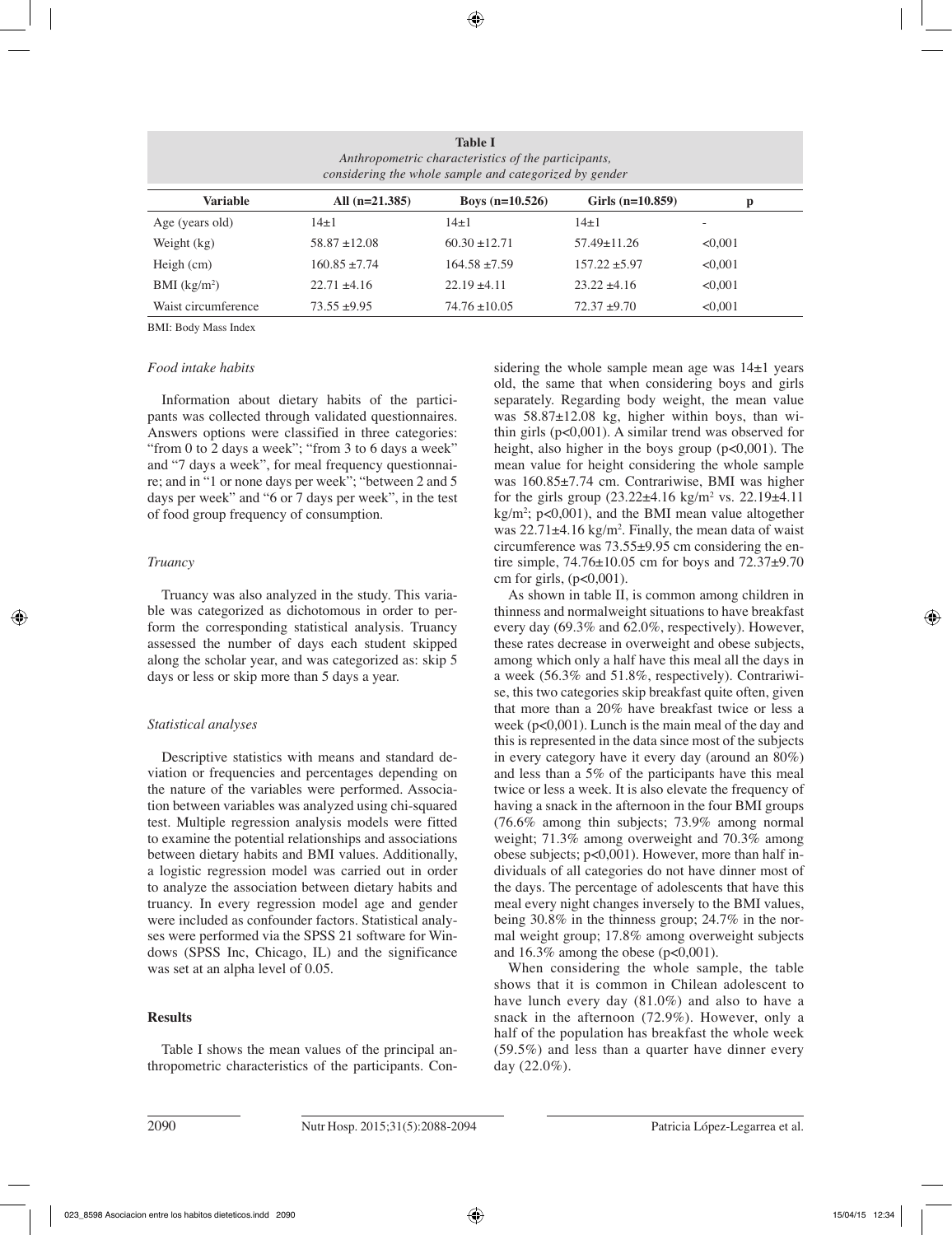| normal-weight, overweight and obesity |                 |               |            |                |         |              |
|---------------------------------------|-----------------|---------------|------------|----------------|---------|--------------|
|                                       | <b>Thinness</b> | Normal weight | Overweight | <b>Obesity</b> | All     | $\mathbf{p}$ |
| <b>Breakfast</b>                      |                 |               |            |                |         |              |
| 0 to 2 days/week                      | 14.5%           | 17.5%         | 21.3%      | 26.3%          | 19.4%   | p<0.001      |
| 3 to 6 days/week                      | 16.2%           | 20.5%         | 22.4%      | 21.9%          | 21.1%   |              |
| 7 days/week                           | 69.3%           | 62.0%         | 56.3%      | 51.8%          | 59.5%   |              |
| Lunch                                 |                 |               |            |                |         |              |
| 0 to 2 days/week                      | 2.1%            | $3.0\%$       | 4.1%       | 4.3%           | 3.5%    | p<0.001      |
| 3 to 6 days/week                      | 11.9%           | 14.8%         | 16.4%      | 18.6%          | 15.6%   |              |
| 7 days/week                           | 85.9%           | 82.2%         | 79.5%      | 77.0%          | 81.0%   |              |
| <b>Snack</b>                          |                 |               |            |                |         |              |
| 0 to 2 days/week                      | 5.4%            | 5.8%          | $6.6\%$    | $7.3\%$        | $6.2\%$ | p<0.001      |
| 3 to 6 days/week                      | 18.0%           | 20.3%         | 22.1%      | 22.4%          | 21.0%   |              |
| 7 days/week                           | 76.6%           | 73.9%         | 71.3%      | 70.3%          | 72.9%   |              |
| <b>Dinner</b>                         |                 |               |            |                |         |              |
| 0 to 2 days/week                      | 43.1%           | 52.8%         | 63.5%      | 67.4%          | 57.2%   | p<0.001      |
| 3 to 6 days/week                      | 26.1%           | 22.5%         | 18.8%      | 16.3%          | 20.8%   |              |
| 7 days/week                           | 30.8%           | 24.7%         | 17.8%      | 16.3%          | 22.0%   |              |

**Table II** *Number of participants in meal frequency categories stratified by the occurrence of thinness,* 

On the other hand, table III presents data concerning the frequency of consuming different food groups (dairy's, fruits, vegetables, meats, legumes, fast food, sweets and fizzy drinks) among subjects allocated in each BMI stratum. A third of the sample (33.9%) consumes dairy products nearly every day (6 to 7 days a week). This percentage is lightly higher for the underweight (36.9%) and the normal weight (36.2%) groups, whereas the obese subjects are the ones with the lowest rate of dairy products intake (27.2%). Concerning fruits the majority of subjects (around the 60%) of every group are situated within the 2 to 5 days/week range of consumption. The obesity and thinness BMI groups are the ones with the highest number of individuals consuming fruits every day (24.1% y 24.0%, respectively). With respect to vegetables, having them only once a week or never is the less frequent option (minus than the 10% in every groups) whereas the 90% of remaining sample is allocated between the "2 to 5" and the "6 to 7" days per week categories of intake. Contrariwise, a half of the participants (50.2%) have legumes once or never a week. The thinness and normal weight are the groups showing a higher consumption of this food: 51.7% and 47.0% have legumes 2 to 5 days a week. Additionally, participants were asked about their intake of meat. Approximately the 65% of the participants in every BMI group consumed this food between 2 and 5 days/week. Finally, information about fast food, sweets and fizzy drinks consumption was also collected. A minimum percentage of subjects have this junk food every day (less than the 4.5% in every groups). The majority of people had this kind of food once a week or never (55.6% within the thinness group; 57.4% within the normal weight group; 61.5% within the overweight group and 63.3% within the obese group). This trend changes with regard to sweets. A half of all participants consume sweets between 2 and 5 days a week. The percentage of people having this product every day is 15.0%, 15.2%, 15.3% and 11.3% within thin, normal-, overweight and obese subjects, respectively. The last item included in the poll was fizzy drinks, which intake is quite usual within the studied population. The highest consumption was found for the obese group (48.8% of the individuals have them 2 to 5 days a week).

If the complete sample is considered for evaluating the frequency of intake of each food group, it can be set that vegetables was the most consumed one, with a 44.7% of the participants having it every day a week, followed by fizzy drinks (42.9% have them every day). About a half of the population have dairy´s, legumes and sweets from 2 to 5 days a week. Fruits are consumed from 2 to 5 times a week by a 59.9% of the sample and the 64.2% have meat with the same frequency. Fast food represents less the consumed food since only a 4.1% of the individuals have it every day.

Other interesting datum were obtained after regression analyses evidencing that having breakfast was inversely associated with BMI (B=-0,103±0,040; p<0,001), adjusted for gender. The same association with BMI was found for dinner (-0,889±0,078; p<0,001) and also having a snack in the afternoon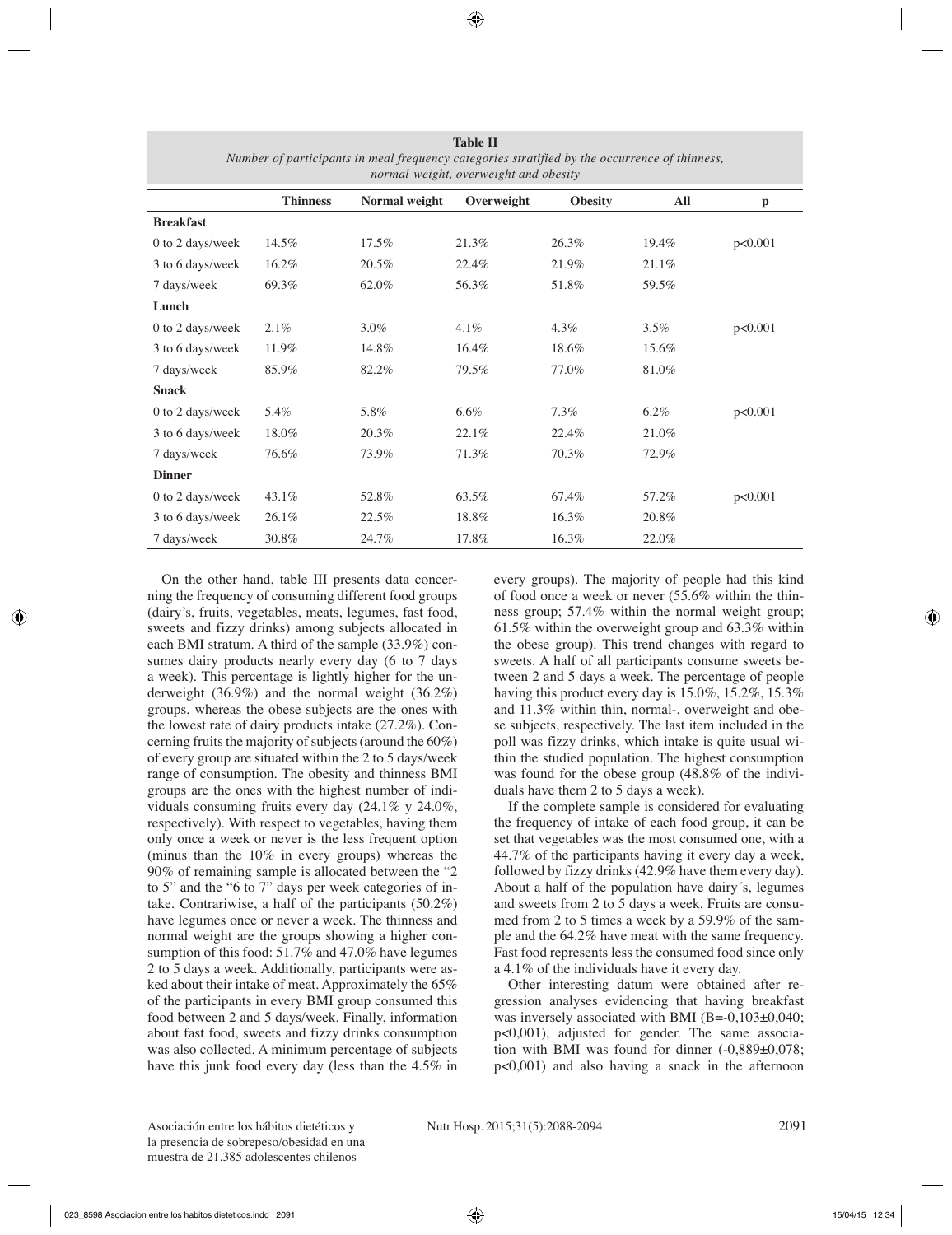| normal weight, over weight and obesit |                 |               |            |                |         |              |
|---------------------------------------|-----------------|---------------|------------|----------------|---------|--------------|
|                                       | <b>Thinness</b> | Normal weight | Overweight | <b>Obesity</b> | All     | $\mathbf{p}$ |
| Dairy products                        |                 |               |            |                |         |              |
| 0 to 1 days/week                      | 13.6%           | 15.1%         | 17.6%      | 19.3%          | 16.2%   |              |
| 2 to 5 days/week                      | 49.5%           | 48.7%         | 51.1%      | 53.6%          | 49.9%   | p<0,001      |
| 6 to 7 days/week                      | 36.9%           | 36.2%         | 31.3%      | 27.2%          | 33.9%   |              |
| Fruits                                |                 |               |            |                |         |              |
| 0 to 1 days/week                      | 18.6%           | 16.5%         | 16.2%      | 15.8%          | 16.4%   |              |
| 2 to 5 days/week                      | 57.4%           | 59.8%         | $60.2\%$   | $60.0\%$       | 59.9%   | p > 0.05     |
| 6 to 7 days/week                      | 24.0%           | 23.7%         | 23.6%      | 24.1%          | 23.7%   |              |
| <b>Vegetables</b>                     |                 |               |            |                |         |              |
| 0 to 1 days/week                      | $9.9\%$         | 9.7%          | 8.4%       | 9.1%           | 9.3%    |              |
| 2 to 5 days/week                      | 47.9%           | 46.3%         | 45.5%      | 45.5%          | 46.0%   | p > 0.05     |
| 6 to 7 days/week                      | 42.2%           | 44.0%         | 46.1%      | 45.4%          | 44.7%   |              |
| <b>Meat</b>                           |                 |               |            |                |         |              |
| 0 to 1 days/week                      | $10.5\%$        | 11.9%         | 12.0%      | 12.8%          | 12.0%   |              |
| 2 to 5 days/week                      | 65.3%           | 64.0%         | 64.4%      | 64.5%          | 64.2%   | p > 0.05     |
| 6 to 7 days/week                      | 24.2%           | 24.2%         | 23.6%      | 22.7%          | 23.9%   |              |
| Legums                                |                 |               |            |                |         |              |
| 0 to 1 days/week                      | 45.0%           | 49.4%         | 51.5%      | 52.2%          | 50.2%   |              |
| 2 to 5 days/week                      | 51.7%           | 47.0%         | 45.1%      | 44.8%          | 46.3%   | p > 0.05     |
| 6 to 7 days/week                      | $3.3\%$         | 3.5%          | 3.4%       | 3.0%           | 3.4%    |              |
| <b>Fast food</b>                      |                 |               |            |                |         |              |
| 0 to 1 days/week                      | 55.6%           | 57.4%         | 61.5%      | 63.3%          | 59.1%   |              |
| 2 to 5 days/week                      | 40.8%           | 38.2%         | 34.9%      | 33.1%          | 36.8%   | p<0,001      |
| 6 to 7 days/week                      | $3.6\%$         | 4.4%          | 3.7%       | 3.6%           | $4.1\%$ |              |
| <b>Sweets</b>                         |                 |               |            |                |         |              |
| 0 to 1 days/week                      | 31.0%           | 32.4%         | 34.5%      | 38.3%          | 33.6%   |              |
| 2 to 5 days/week                      | 54.0%           | 52.4%         | 53.1%      | 50.4%          | 52.4%   | p<0,001      |
| 6 to 7 days/week                      | 15.0%           | 15.2%         | 12.3%      | 11.3%          | 14.0%   |              |
| <b>Fizzy drinks</b>                   |                 |               |            |                |         |              |
| 0 to 1 days/week                      | $9.2\%$         | $10.3\%$      | 12.2%      | 13.6%          | 11.2%   |              |
| 2 to 5 days/week                      | 46.2%           | 45.1%         | 46.6%      | $48.8\%$       | 45.9%   | p<0,001      |
| 6 to 7 days/week                      | 44.5%           | 44.6%         | 41.2%      | 37.7%          | 42.9%   |              |

**Table III** *Number of participants in meal frequency categories stratified by the occurrence of thinness, normal-weight, overweight and obesity*

shows this negative association with BMI (B=- 0,115 $\pm$ 0,018; p<0,001), irrespective of confounding factors.

Finally, the relationships between dietary habits and truancy were analyzed and it was notice that having breakfast was associated with less truancy (B=- 0,251±0,050; p<0,001). As shown in figure 2, truancy changed inversely to breakfast frequency from 17.2% among subject having breakfast twice o less a week, to 15.6% among the ones having breakfast from 3 to 6 days a week and to 13.0% in subjects having breakfast daily.

# **Discussion**

The aim of the present analysis was to determine dietary habits potentially associated with the presence of overweight and/or obesity among Chilean students of fourteen years old.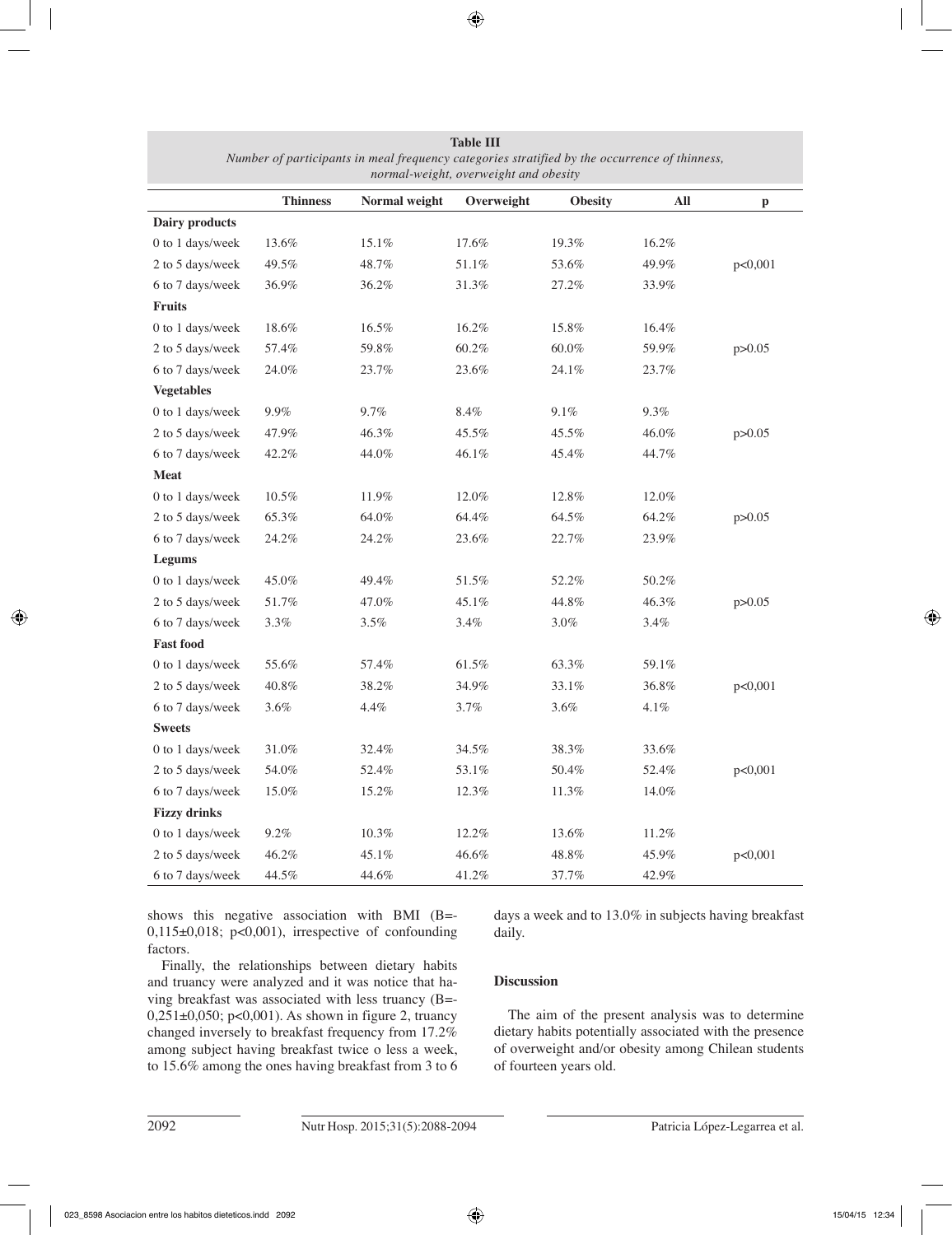

*Fig. 2.– Number of participants skipping more than 5 days a year depending on the frequency of having breakfast (<2 days/ week; 3-6 days/week; daily).*

Obesity has become a major public health problem due to the high number of people suffering it and because of the diversity of metabolic complications that it entails. Dietary habits have been evidenced as one of the main factors implicated in the onset and development of this disease18. Interestingly, it has been also evidenced that strategies focusing on improving food intake habits lead to important improvements in excessive body weight control and/or prevention<sup>19</sup>, although there are also some studies that do not evidenced that effectiveness $20$ . Thus, more work is need in order to clarify the key factors concerning the dietary cornerstone of the obesity intricate. With that purpose dietary habits and BMI data about 21,385 students obtained from the Ministry of Education of Chile were analyzed.

The first evaluated aspect was meal frequency. Regarding this aspect, not much literature is available but in general, a higher frequency has been associated with a better maintenance of body weight and greater reductions when following weight loss treatments<sup>21</sup>. This has been explained to be due, mainly, to the increased satiety sensation<sup>22</sup>. In this sense, in the present study participants were asked about how often on a week they have breakfast, lunch, a snack in the afternoon and dinner. The higher percentages of having these meals every day a week were found for individuals allocated within the thinness and normalweight groups. Therefore, these results are in agreement with the established idea that having various meals a day helps to control body weight<sup>23</sup>. Moreover, to have breakfast, dinner and a snack in the afternoon were separately and inversely associated with BMI, reinforcing this hypothesis. Interestingly, we have found that having breakfast is associated with less truancy, which represents one of the most important factors regarding school performance and academic success. This result is in accordance with previous literature displaying breakfast as the most important meal, for every age population, but especially for children and adolescents at growing  $age<sup>21</sup>$ .

Then, the frequency of consumption for each food group was also asked within the poll. The groups included were dairy products, fruits, vegetables, meats, legumes, fast food, sweets and fizzy drinks. Recent investigations regarding nutrition and body weight control have focused on macronutrient composition of the diet, instead of only in calorie restriction, as traditionally<sup>24</sup>. In this sense, new data have evidence that specific macronutrient distribution may confer additional benefits for body weight and adiposity indicators management<sup>25</sup>. Vegetables were the most consumed food, since a half of the participants have them every day a week, followed by dairy products. Nevertheless, this cannot be considered an indicator of "healthy habits" for the studied population since according to recommendations most of them and not only a half should have these kind of product every day26. When analyzing fruit consumption, only a quarter of the subject have them every day and the majority of participants in every BMI groups have them between 2 and 5 days a week, again not achieving recommendations<sup>26</sup>. The data revealed that the intake of fruits and vegetables was higher among obese subjects than among other BMI categories. This can be explained by the fact that these individuals usually have elevate amounts of every food groups, and does not necessarily represent a healthy behavior. It is also surprising that obese people showed the lowest consumption of junk food. In this sense, it can be probably a confusing data given that due to social "pressures" it is not well considered to admit to consume this kind of food when suffering excessive body weight. Other interesting data is the elevate consumption of fizzy drinks. Nearly a half of the participants have them daily. This is in accordance with other studies in Chilean population, which revealed that these drinks are included within the habitual diet in all-age stratus $27$ .

The study has some limitations since the obtained information is self-reported. Some items, such as fish consumption, are missed from the test and also the answers categorization may be a confusing factor of the results. In turn, including more detailed items would contribute to obtain more precise information, for example, specifying "whole", "skimmed" or "semi-skimmed" dairy products. Moreover, using frequency questionnaires instead of weighted dietary records do not allow to get macro and micronutrient information. Nevertheless, this study enrolled a huge sample of nearly 22,000 people, which is nationally representative, since participants belong to 600 different schools from all along the country.

#### **Conclusions**

This study shows the main dietary habits of a large and nationally representative sample of Chilean